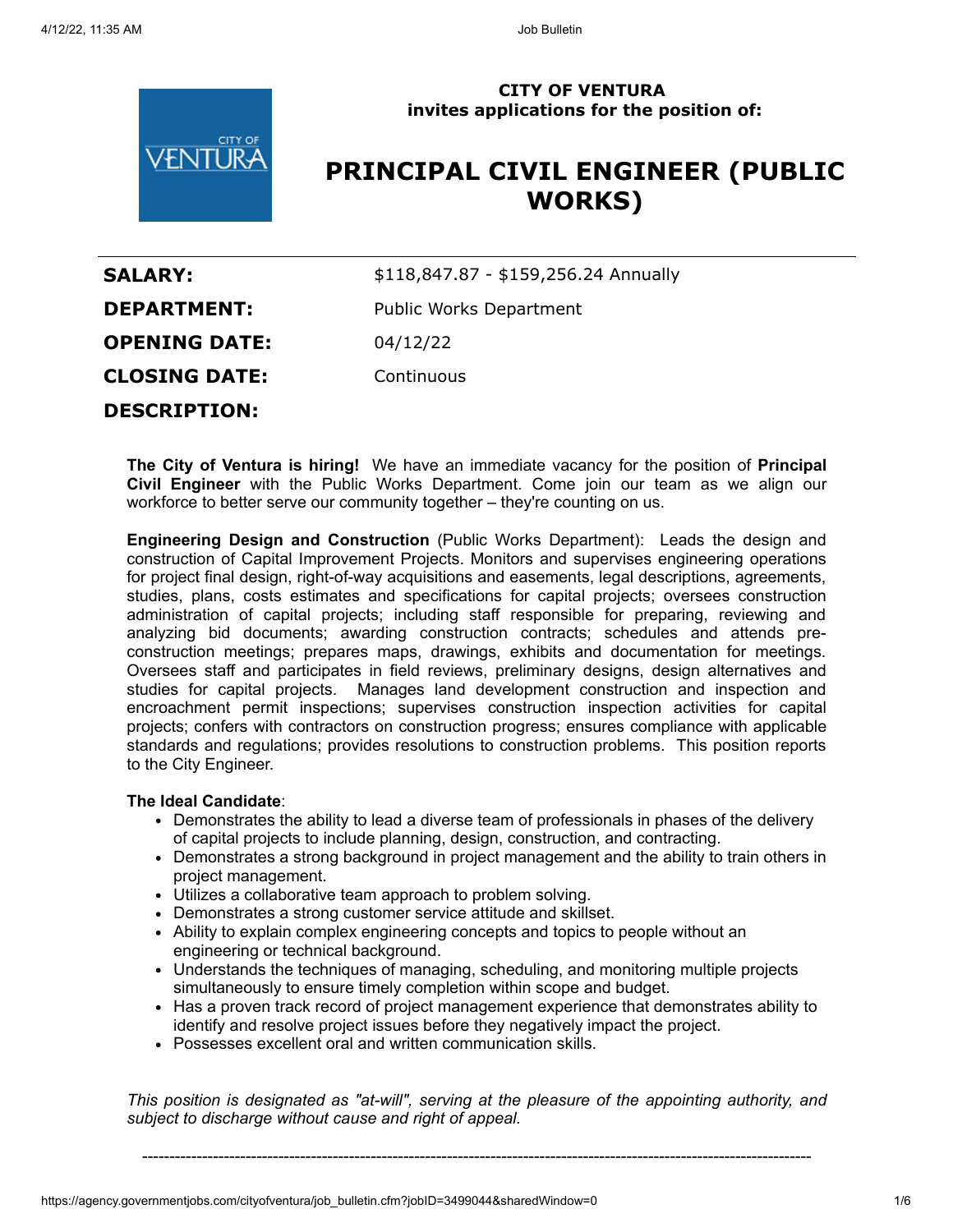#### *Public Works Department*

The Public Works department is a nationally accredited agency by the American Public Works Association and is organized into three groups with six divisions reporting to the Public Works Director. The Administrative Group consists of the Director, Assistant Director/City Engineer, Deputy Director for Operations, and Administration Division. The Administrative Group is responsible for the overall leadership, management, and administration of the department. The Engineering Group is led by the Assistant Director/City Engineer and includes the Capital Project Design and Construction, Engineering Services, and Transportation Divisions. The Engineering Division is responsible for all engineering functions in the city except for those assigned to Ventura Water and the Ventura Water Pure Program. The Operations Group is led by the Deputy Director and includes the Environmental Sustainability, and Fleet and Facilities Divisions. The Deputy Director is responsible for the day-to-day operations and maintenance of city owned capital assets managed by Public Works except traffic signals and signage which is part of the Transportation Division.

Additional information can be found in the Public Works Business Plan located on the city website at <https://www.cityofventura.ca.gov/189/Public-Works>.

---------------------------------------------------------------------------------------------------------------------------

## *City of Ventura*

The City of Ventura is located just north of Los Angeles County and south of Santa Barbara County and is frequently considered one of America's most desirable places to live. The City is a full-service municipality that was founded in 1782, incorporated in 1866, and serves nearly 110,000 residents within its 32 square miles. With nearly 600 employees, the City is dedicated to delivering key services to our businesses, residents, and visitors to ensure Ventura remains a fiscally stable, economically vibrant, safe, clean, and desirable community.

Locals and visitors enjoy Ventura's impressive park system that includes 32 parks and historic sites, and more than 800 acres of open green space. The City offers a remarkable year-round climate, friendly people, and a spectacular coastline. Ventura is an exciting location for a variety of outdoor activities such as biking, hiking, kayaking, paddle-boarding, sailing, surfing, whale watching and windsurfing. Other activities include the Channel Islands National Park, championship golf, world-class shopping, wine tours, and more. Learn more about the City of Ventura at [www.CityofVentura.ca.gov](http://www.cityofventura.ca.gov/)

---------------------------------------------------------------------------------------------------------------------------

The City offers a total compensation package that includes both a generous salary and other benefits! Refer to the **benefits tab** on the job posting for more information.

This recruitment is open until filled. The first review of application is scheduled for **Monday, May 2, 2022.**

To be considered for this career opportunity, please complete an online City Job Application and supplemental questionnaire. For initial consideration, please submit your application and supplemental questionnaire by the first review date. Please note, the recruitment may close without notice at any time after the first review date.

For additional information on the duties and responsibilities of the position, refer to the job descriptions located on the City's Career Page at [www.cityofventura.ca.gov/jobs](http://www.cityofventura.ca.gov/jobs) or by selecting here **[Principal Civil Engineer](https://www.governmentjobs.com/careers/cityofventura/classspecs/1308002?keywords=principal%20civil%20engineer&pagetype=classSpecifications)**.

If you have questions about the recruitment process please contact Human Resources at [recruitment@cityofventura.ca.gov.](mailto:recruitment@cityofventura.ca.gov)

# **MINIMUM QUALIFICATIONS:**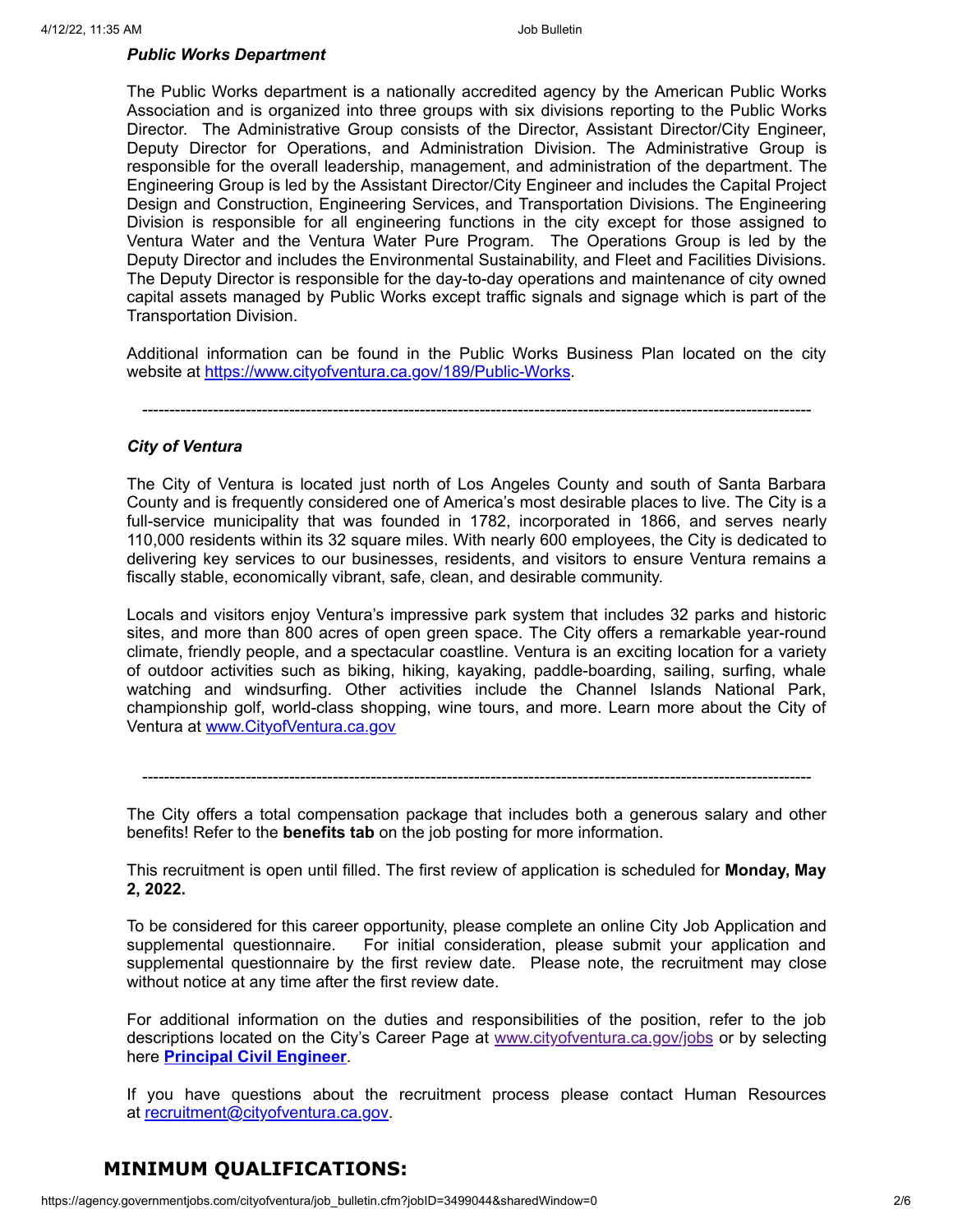A Bachelor's degree in civil engineering or a related field and five years of professional civil engineering experience which includes construction project management experience and two years supervisory experience.

**License**: Possession of, or ability to obtain, a valid class C California driver license.

**Certificates**: Registration as a Professional Civil Engineer in the State of California is required at time of appointment or within 18 months of appointment if currently registered as a Professional Civil Engineer (or equivalent) in a different state.

## **SELECTION PROCESS:**

Submit a City application and supplemental questionnaire by the filing deadline. The preferred method to submit your application is online at [www.cityofventura.ca.gov/jobs.](http://www.cityofventura.ca.gov/jobs) If you are unable to submit an online application, you may request paper application materials by calling (805) 654-7853 during regular business hours or emailing recruitment@cityofventura.ca.gov. Paper applications and answers to the supplemental questionnaire can be Faxed to (805) 648-4467 or mailed to City Hall at: 501 Poli Street, Room 210; Ventura, CA 93001. If you FAX, it is highly recommended that you also send the original documents via mail.

It is important that your City job application show all the relevant education, training, and experience you possess. Resumes, CVs and cover letters may be attached to your application but will not be accepted in lieu of a completed job application or supplemental questionnaire. Submitting an incomplete application or supplemental questionnaire, may disqualify you from further consideration in the recruitment process.

#### **Application Filing Deadline**:

Applications and supplemental questions will be accepted on a continuous basis. The first review of applications will take place on **Monday, May 2, 2022.** For initial consideration, applicants are encouraged to apply before this date. Please note, the recruitment may close without notice at any time after the first review date.

#### **Department Selection Interview**:

A select number of candidates will be invited to a panel interview process that will be scheduled once a sufficient number of qualified applications have been received for this position. Selected candidates will be notified of specifics at any time after the first review date. *Please note, given the current COVID-19 situation, initial panel interviews may be conducted via video teleconference. Selected applicants will be notified of specifics at the appropriate time.*

The department selection interviews will be scheduled promptly after the panel interview process is completed.

*The Eligibility List established for this classification may be used to fill other regular and temporary vacancies at the discretion of the City.*

---------------------------------------------------------------------------------------------------------------------------

In compliance with the Americans with Disabilities Act (ADA), if you need an accommodation in a selection process, please notify the Human Resources Department in writing by the final filing date of the position you are interested in. The Human Resources address is: 501 Poli Street, Room 210, Ventura, CA 93001, (805) 654-7853, e-mail: recruitment@cityofventura.ca.gov.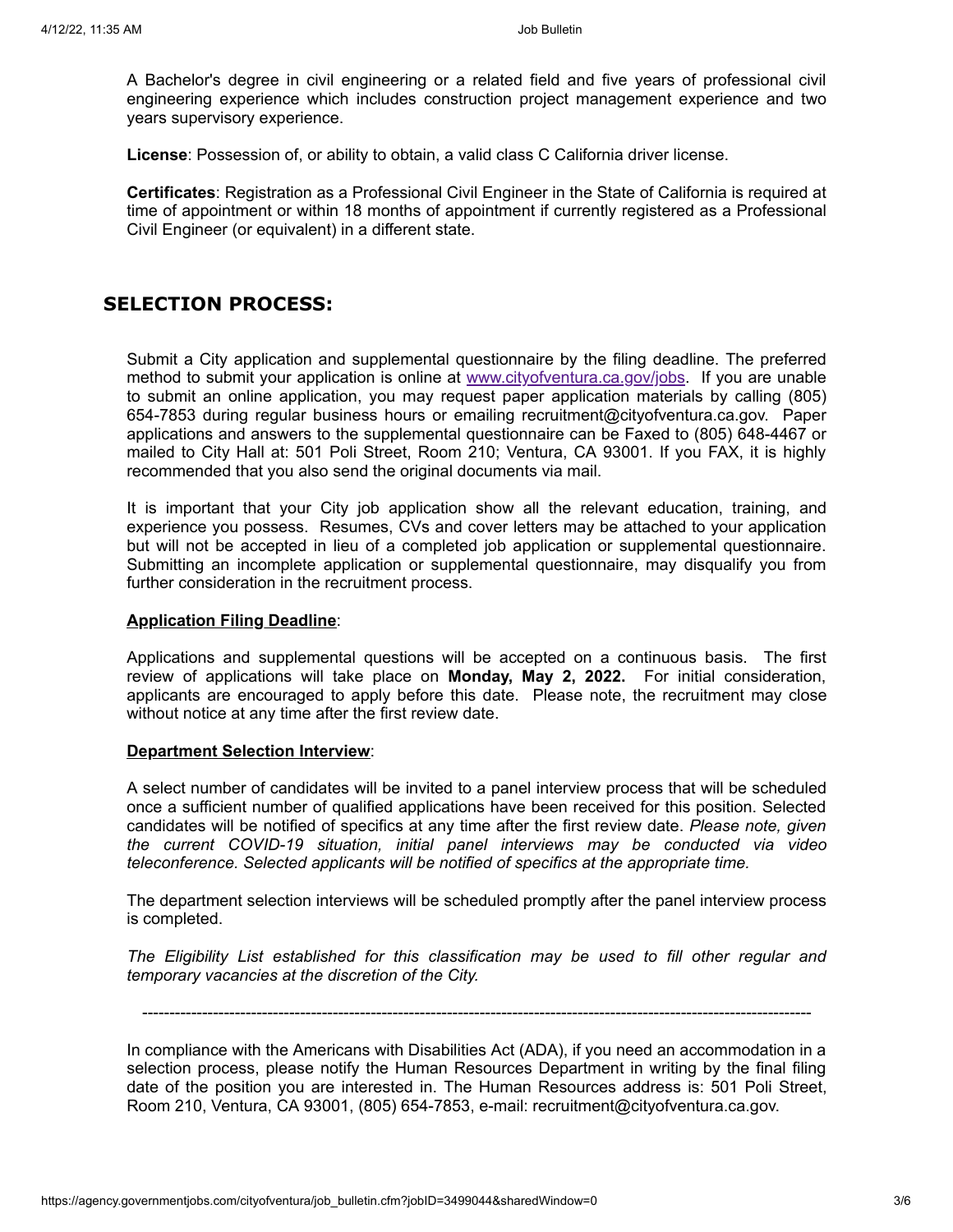## **DIVERSITY, EQUITY AND INCLUSION:**

The City of Ventura values human rights, goodwill, respect, inclusivity, equality, and recognizes that the City derives its strength from a rich diversity of thoughts, ideas, and contributions. As leaders in public service, we aspire to be an employer of choice by promoting an organizational culture that reflects these core values. We seek to attract, develop, and retain a talented and dedicated workforce where people of diverse races, genders, religions, cultures, political affiliations and lifestyles thrive. Our goal is to create a welcoming and inclusive environment that empowers our employees to provide the highest level of service to our community of residents and businesses; they're counting on us.

*The City is an equal opportunity employer and strives to attract qualified applicants from all walks of life without regard to race, color, ethnicity, religion, national origin, age, sex, sexual orientation, gender identity, gender expression, marital status, ancestry, physical disability, mental disability, medical condition, genetic information, military and veteran status, or any other status protected under federal, state and/or local law. We aim to create an environment that celebrates and embraces the diversity of our workforce. We welcome you to join our team!*



APPLICATIONS MAY BE FILED ONLINE AT: [http://www.cityofventura.ca.gov](http://www.cityofventura.ca.gov/)

Position #22MH-S01-1 PRINCIPAL CIVIL ENGINEER (PUBLIC WORKS) MH

501 Poli Street Ventura, CA 93001 (805) 654-7853

[recruitment@cityofventura.ca.gov](mailto:recruitment@cityofventura.ca.gov)

## **PRINCIPAL CIVIL ENGINEER (PUBLIC WORKS) Supplemental Questionnaire**

- \* 1. The qualifications for this position require a combination of training, education and experience equivalent to a bachelor's degree in civil engineering or a related field. Please indicate your highest level of education completed below.
	- $\Box$  Doctoral degree
	- $\Box$  Master's degree
	- Bachelor's degree
	- $\Box$  Associate degree
	- $\Box$  Some College
	- $\Box$  High School Diploma/GED
- 2. For the degree completed and selected above, please list your major area of study, (e.g. civil engineering, environmental engineering, water resources engineering, etc.).

If you have no degree mark N/A.

3. Describe your professional civil engineering experience. Within your answer, include your total years of experience and where you gained the experience.

If you have no civil engineering experience, mark N/A.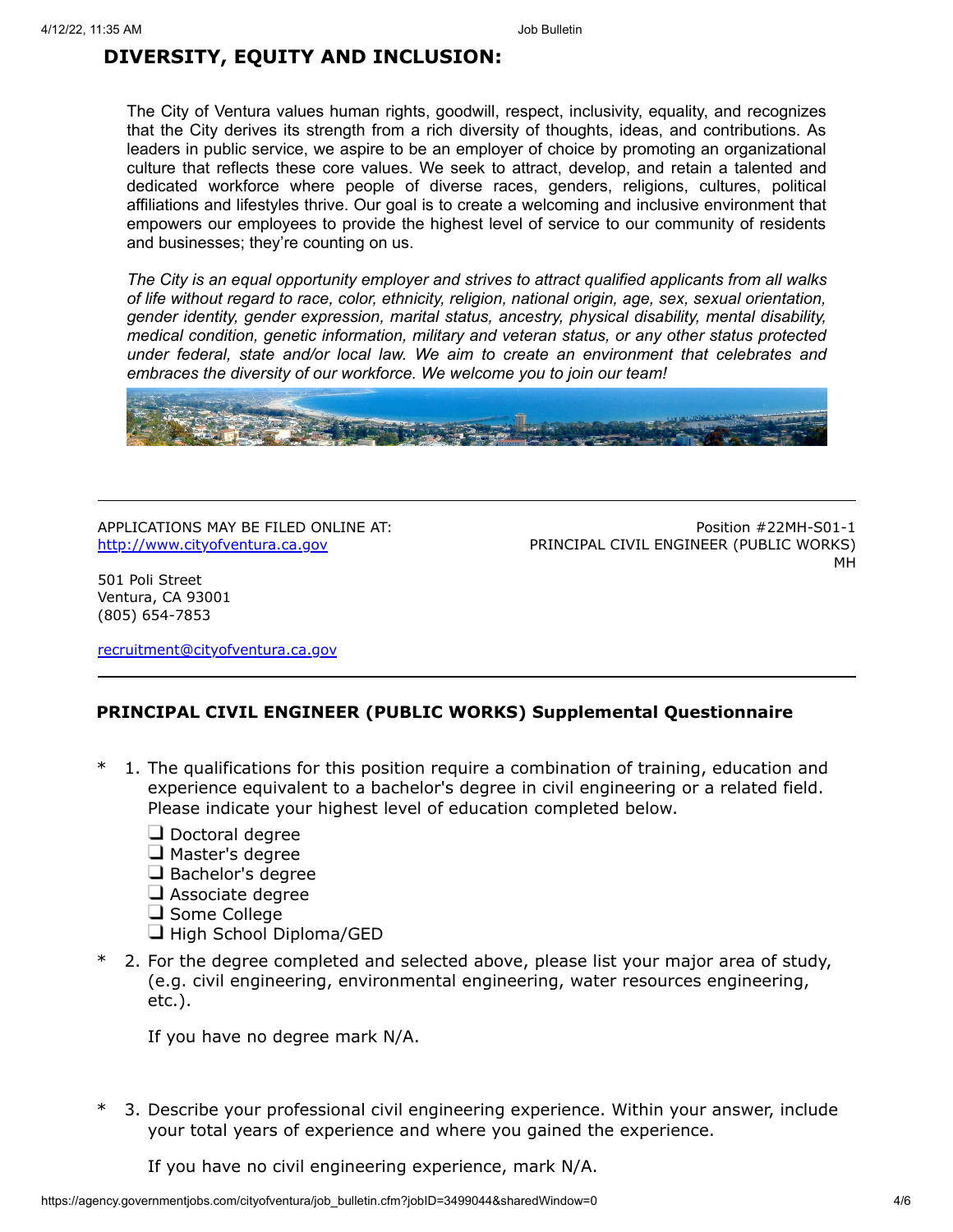\* 4. Describe your project management experience. Within your answer, include your total years of experience and where you gained the experience.

If you have no project management experience, mark N/A.

\* 5. Describe your supervisory experience.

Within your answer, list the title(s) of the positions supervised, total number of staff supervised, total years of supervisory experience and the agency where you obtained the experience.

If you have no supervisory experience mark N/A.

\* 6. Are you currently registered with the State of California as a Professional Civil Engineer?

 $\Box$  Yes  $\Box$  No

\* 7. Please list your Professional Civil Engineer License # below.

If you do not have a current California Engineering license, mark N/A.

- \* 8. Are you currently registered as a Professional Civil Engineer (or equivalent) in a different state?  $\Box$  Yes  $\Box$  No.
- \* 9. Please list your Professional Civil Engineer License (or equivalent) # and state where you hold the license below.

If you do not have a current Professional Engineering license (or equivalent), mark N/A.

- \* 10. Do you possess a Project Management professional certification?  $\Box$  Yes  $\Box$  No
- \* 11. Please list your PMI certification.

If you do not have a PMI certification, mark N/A.

- \* 12. Do you currently possess, or can obtain, a valid California driver license?  $\Box$  Yes  $\Box$  No
- \* 13. I certify that all my responses are true and complete, and any misstatements of material facts, or failure to answer questions will subject me to disqualification from